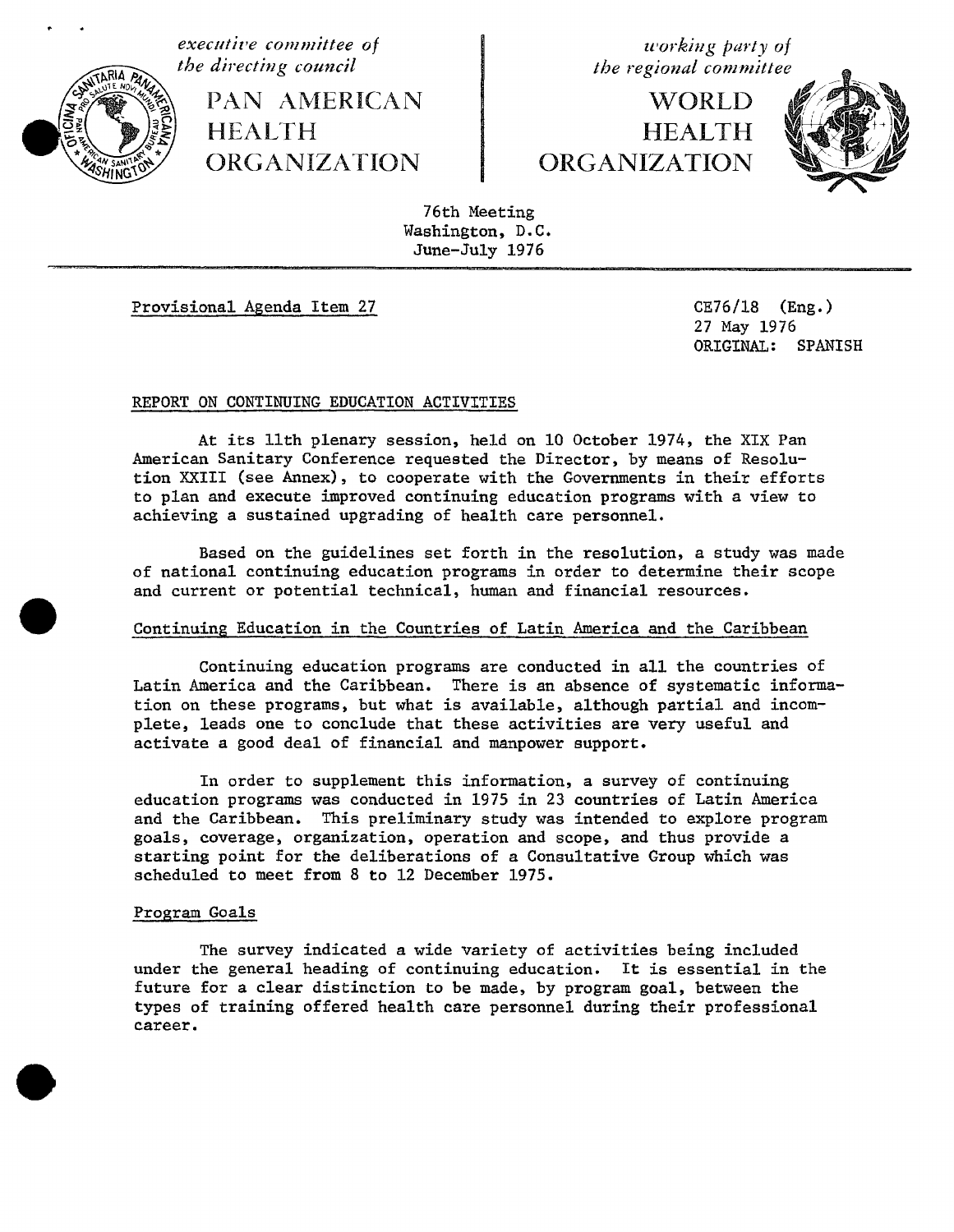CE76**/**18 (Eng.) Page 2

Different program goals--in service training, training for purposes of standardiza**t**ion, upda**t**ing, specialization, reorientation amd itera**t**ive or recurring educa**t**ion--require differen**t** training approaches.

# Number and Scope of Programs

The survey revealed that there are no less than 155 programs, many of them subdivided in**t**o secondary programs. Their organization and coordination vary from na**t**ional programs for all heal**t**h care personnel with the potential of acquiring a permanent structure, down to sporadic programs for small groups of professionals. In general, coverage is limi**t**ed and reaches only a small propor**t**ion of heal**t**h personnel.

#### Program Coverage

According **t**o **t**he survey's results, programs are generally organized by professions and the needs of professional groupings (physicians, nurses, technicians, auxiliaries, etc.). Thus, each professional class is given access to specific pr**o**grams.

Most programs are geared to physicians, followed in order of frequency by nurses, dentists, pharmacologists, technicians or **t**echnologists, and administrative and auxiliary personnel. Although **t**he majority are optional, there are 29 which are compulsory, mainly for nurses, technicians and auxiliaries.

#### Program Organization and Funding

Responsibility for main**t**enance of health care personnel in most countries is shared between agencies involved in medical care (the ministry of health or social security system), educa**t**ional ins**t**i**t**utions and professional associations. Their involvement in designing, organizing, implementing and funding con**t**inuing educa**t**ion programs depends on **t**he type of personnel the programs are geared to. Universities and o**t**her higher education institutions handle graduate professional educa**t**ion, with **t**he ministries of heal**t**h, which mus**t** mee**t** problems and requiremen**t**s for services, taking care of **t**raining and upda**t**ing tech**n**icians and auxiliaries.

The ma\_or role played by the public sector, especially **t**he minis**t**ries of health, in pinpoin**t**ing con**t**inuing education needs in the field of coordina**t**ion, programming and execution, was brought ou**t** by the survey. These ministries, together wi**t**h the universi**t**ies, are in charge of mos**t** programs.

Programs are financed almost entirely by public funds. Future funding raises a problem since recommendations **t**o promote continuing educa**t**ion programs, are frequently not supported by the corresponding proposals in the budget.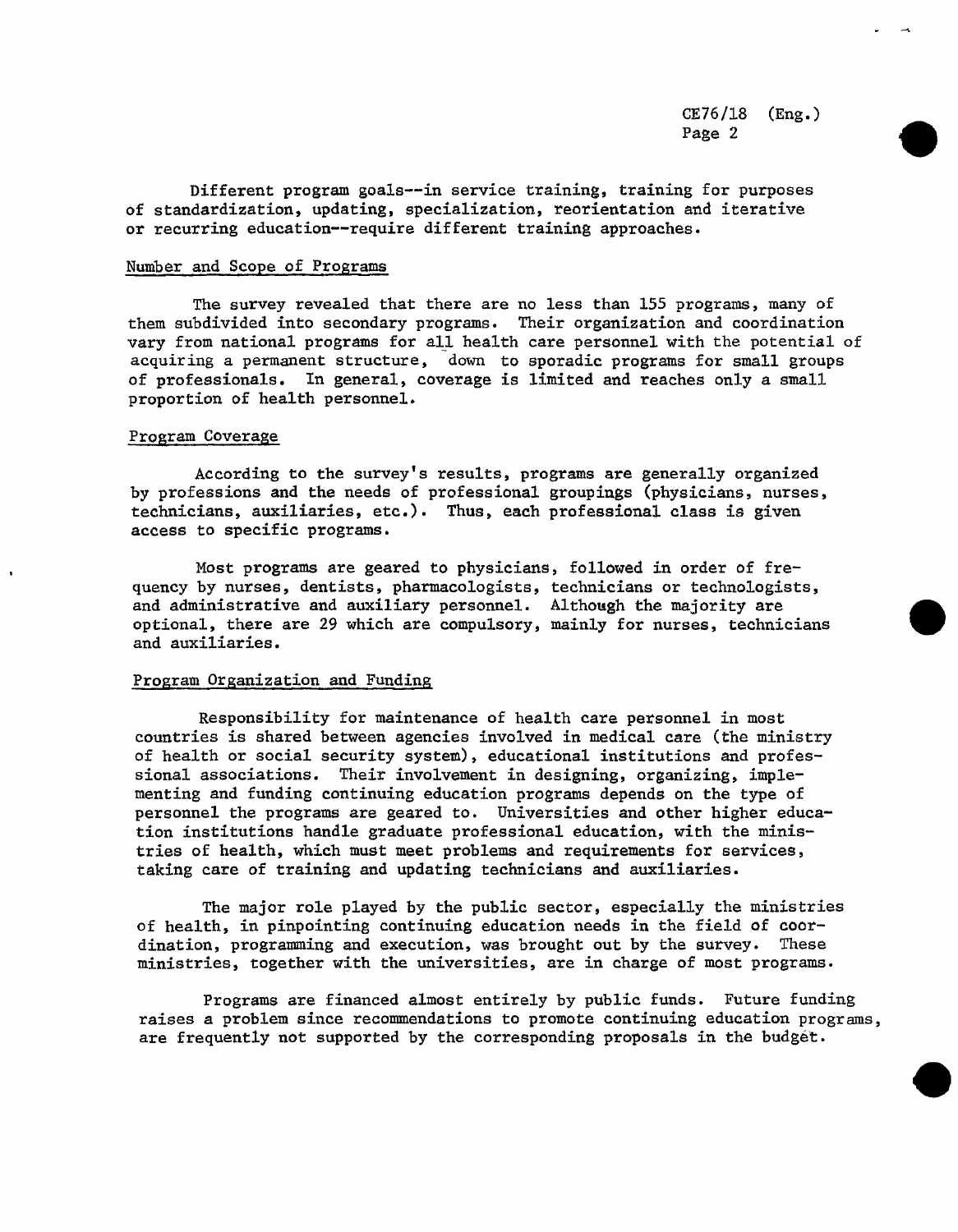## Orien**tation and Features of the Pro,rams**

Several predominan**t** features stand out in con**t**inuing education programs:

- They tend to complemen**t** or update technical or academic learning and have li**tt**le bearing on service prac**t**ice.
- They are geared towards a profession, i.e., the programs for a particular occupational ca**t**egory are in response to special in**t**erests and unrelated to o**t**her service components.
- They make use of direc**t** educational me**t**hods, such as lec**t**ures, seminars and courses, which benefit urban professionals but not those working in rural or ou**t**lying areas whose needs are greatest.
- They are dis**t**ributed unequally and only as **t**he excep**t**ion reach out to subordinate heal**t**h care personnel; **t**hus, **t**hose wi**t**h the leas**t** training initially are offered less supplemen**t**al ins**t**ruction. Program priority is also given to specialized levels of a**t**tention and only rarely includes primary care.

## Suppor**t for National Continuing Education Programs**

The Organization devo**t**es a grea**t** deal of its resources to training, e.g., of **t**eachers and instructors, **t**hrough courses, seminars, fellowships, and rela**t**ed activities such as **t**he distribu**t**ion of scientific documents and development of **t**eaching technology. For these purposes it makes use of and collaborates directly with the **t**raining and research cen**t**ers.

Orien**t**a**t**ion and organiza**t**ion of programs has varied. For one thing, teaching activi**t**y has been in**t**ensified, as revealed by the growth in the number of courses, seminars, and lectures and the number of participants. Second, programs which initially were aimed only at professionals now involve o**t**her **t**ypes of heal**t**h care personnel. Third, **t**he programs have been turned in**t**o a continuous mechanism for mee**t**ing **t**he overall need to bring all heal**t**h care personnel up **t**o da**t**e.

Ra**t**her **t**han bolstering educational institu**t**ions in their respective spheres of learning, PAHO, in collabora**t**ion with **t**he na**t**ional training centers, offers a wide gamu**t** of technical courses, seminars and workshops in health services, family health, human resources, disease control, support se**r**vices and environmen**t**al heal**t**h, which a**tt**rac**t** a large number of workers in **t**he heal**t**h care field.

Most of these courses or seminars deal with operational service needs. Through the granting of some 1,200 fellowshops per year, different levels and categories of health care personnel are offered a chance to enroll for postbasic **t**raining in short courses or academic courses, or **t**o **t**ravel abroad.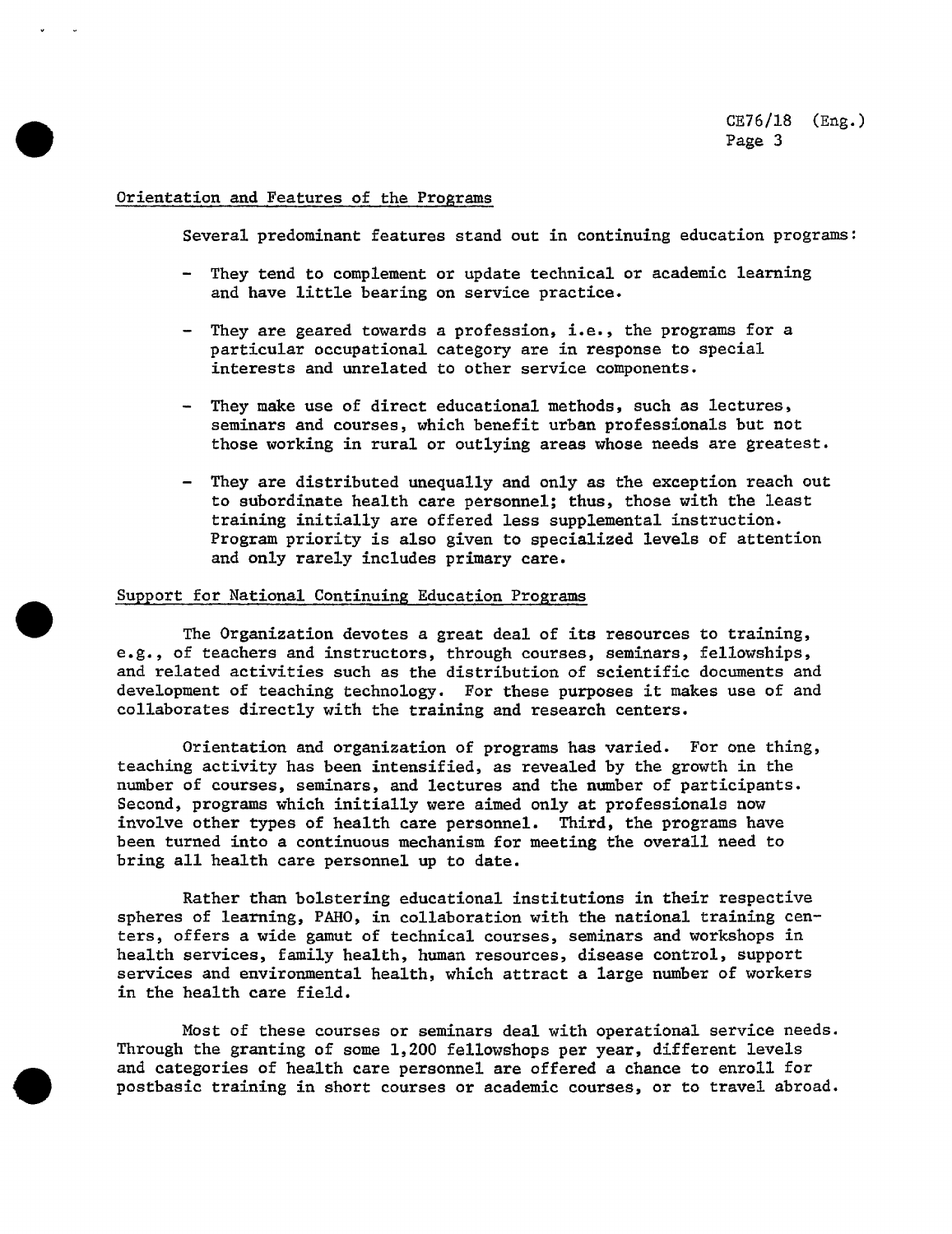CE76**/**18 (Eng.) Page 4

The activi**t**ies described above, al**t**hough of a con**t**inuing na**t**ure, cannot be considered a continuing educa**t**ion program, inasmuch as they do not offer all health care workers the chance for i**t**era**t**ive or recurring education **t**hroughout **t**heir career. They are, never**t**heless, valuable as suppor**t**ing elemen**t**s of the na**t**ional programs which are beginning to be implemen**t**ed.

PAHO has assisted c**o**n**t**inuing education programs in several countries of Latin America, including Colombia, Cuba, Ecuador, Guatemala, Peru and, more recen**t**ly, E1 Salvador, Honduras and Nicaragua.

In time, these programs will become an authen**t**ic system in each coun**t**ry for updating and improving the quality of heal**t**h care personnel. In order to es**t**ablish sustained programs of continuing education as set forth in Resolution XXIII, the technical and s**t**ruc**t**ural bases of the national programs mus**t** be consolida**t**ed.

### Mee**ti**ng of a Consulta**tive Group**

Once the basic information had been collected, a meeting was convoked of a Consulta**t**ive Group made up of persons responsible for continuing education programs in several countries of the Region. The meeting has held at Headquar**t**ers from 8 to 12 December 1975 for the purpose of 1) reviewing continuing education programs for health care personnel in Latin America and the Caribbean, and 2) studying, in ligh**t** of the XIX Pan American Sani**t**ary Conference's Resolu**t**ion XXIII, the bes**t** ways to assis**t** in the expansion and improvemen**t** of such programs.

In the present health sector context, the Group discussed con**t**inuing educa**t**ion programs as **t**ools to a) upda**t**e and enhance **t**he familiarization of individuals and groups with scientific and technological advances and social needs; b) spread knowledge among the various members of the heal**t**h care team; and c) foster exchanges and communica**t**ion be**t**ween heal**t**h care personnel.

The Group recognized that, applying this criteria, most con**t**inuing education programs in La**t**in America\_re a response to the needs of professional groups or **t**o academic concerns, bu**t** do not aid in significantly improving health services, nor do **t**hey involve a new dis**t**ribu**t**ion of the educa**t**ional process which would modify technical or social relations in **t**he heal**t**h sec**t**or.

Nevertheless, the Group was aware tha**t** existing con**t**inuing education programs could be useful in the realization of health goals in La**t**in America and the Caribbean if reorien**t**ed towards opera**t**ional goals, programmed in a way to pinpoint the needs of outlying areas, and centrally coordinated to benefit all members of the heal**t**h care team.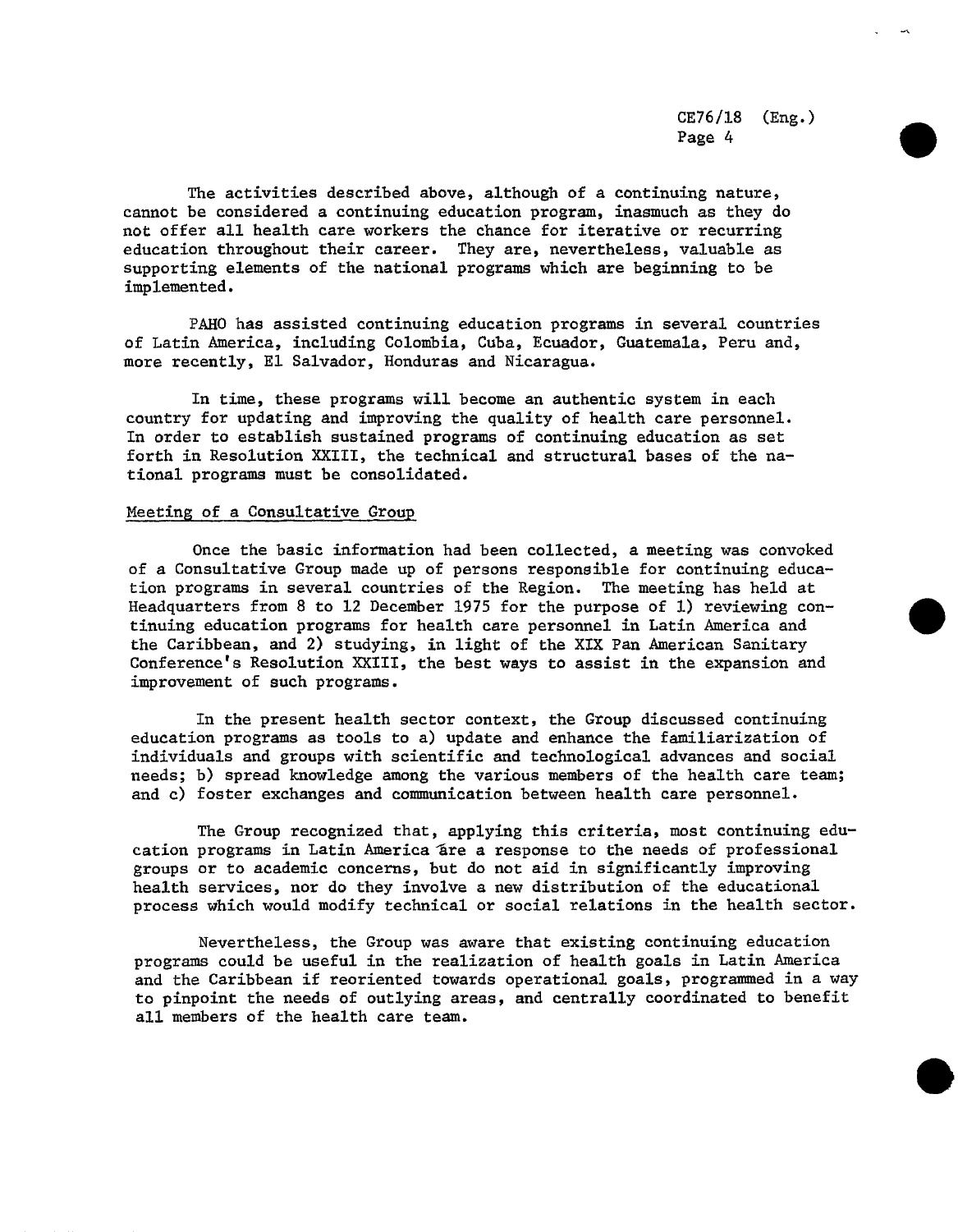CE?6**/**18 (Eng.) Page 5

If **t**hey were conceived in **t**his **m**anner, con**t**inuing educa**t**ion programs would reinforce heal**t**h services, s**t**imula**t**e expanded coverage and promo**t**e co**m**munication be**t**ween workers in **t**he heal**t**h field.

The Group determined wha**t t**he **t**echnical, educa**t**ional and administrative fea**t**ures of fu**t**ure programs should be and gave special a**tt**en**t**ion to mechanisms for iden**t**ifying needs, to coordina**t**ion of adminis**t**ra**t**ive and **t**eaching ac**t**ivities, to **t**he realization of programs in isola**t**ed areas, and **t**o the coordina**t**ion of func**t**ions be**t**ween the minis**t**ries of heal**t**h and the universities.

The guidelines proposed, **t**he Group indica**t**ed, are, above all, possible areas of explora**t**ion, since **t**here are no in**t**egra**t**ed continuing education programs which can be used as pro**t**o**t**ypes or foun**t**ainheads of experience. Considering the magni**t**ude of **t**he **t**ask, and **t**he human and financial resources tha**t** must be mobilized **t**o under**t**ake i**t**, any mis**t**ake in **t**he organiza**t**ion of these programs would be very cos**t**ly in wasted **t**eaching effor**t** and i**t**s demoralizing effec**t** on heal**t**h personnel. Therefore, **t**he coun**t**ries and PAHO mus**t** work toge**t**her to come up wi**t**h the mos**t** appropria**t**e adminis**t**ra**t**ive and **t**eaching technology for La**t**in America and **t**he Caribbean and for**t**ify na**t**ional organiza**t**ions **t**o ensure progressiv**e** program developmen**t**.

Based on **t**he informa**t**ion ga**t**hered and **t**he technical guidelines laid down by **t**he Consul**t**a**t**ive Group, a medi**u**m- and long-range program of ac**t**ion was drawn up covering **t**he planning, design, ins**t**rumenta**t**ion, and ini**t**ia**t**ion of sustained con**t**inuing educa**t**ion programs for all heal**t**h care personnel in **t**he 24 countries of La**t**in A**m**erica and **t**he Caribbean.

At the reques**t** of **t**he respec**t**ive governmen**t**, each na**t**ional program would be carried out in phases: i**t** would be planned join**t**ly by PAHO and **t**he country in ques**t**ion, and **t**here would be a one-year design and instru**m**en**t**a**t**ion phase and a **t**wo-year execution phase.

In each country **t**he program would **m**ake i**t** possible to a) improve manpower planning and managemen**t** in the minis**t**ries of heal**t**h; b) consolida**t**e the **t**raining cen**t**ers which would be responsible for **t**he ins**t**ruc**t**ional aspec**t**s of the program; c) **t**rain program managers and technical personnel who would run the programs by means of courses and shor**t** fellowships; d) prepare educa**t**ional ma**t**erials; e) furnish equipmen**t**, **t**ranspor**t**a**t**ion and co**m**munica**t**ion facilities for the program; f) coordinate activi**t**ies in **t**he participa**t**ing co**unt**ries; and g) make periodic evaluations of progress.

I**t** is possible **t**hat some of **t**he be**t**ter na**t**ional programs may be expanded for use as reference and **t**echnical suppor**t** cen**t**ers for **t**he o**t**her na**t**ional programs. PAHO is exploring **t**he possibili**t**y of extrabudge**t**ary funding **t**o pu**t t**his al**t**erna**t**ive in**t**o effec**t**.

A**n**nex